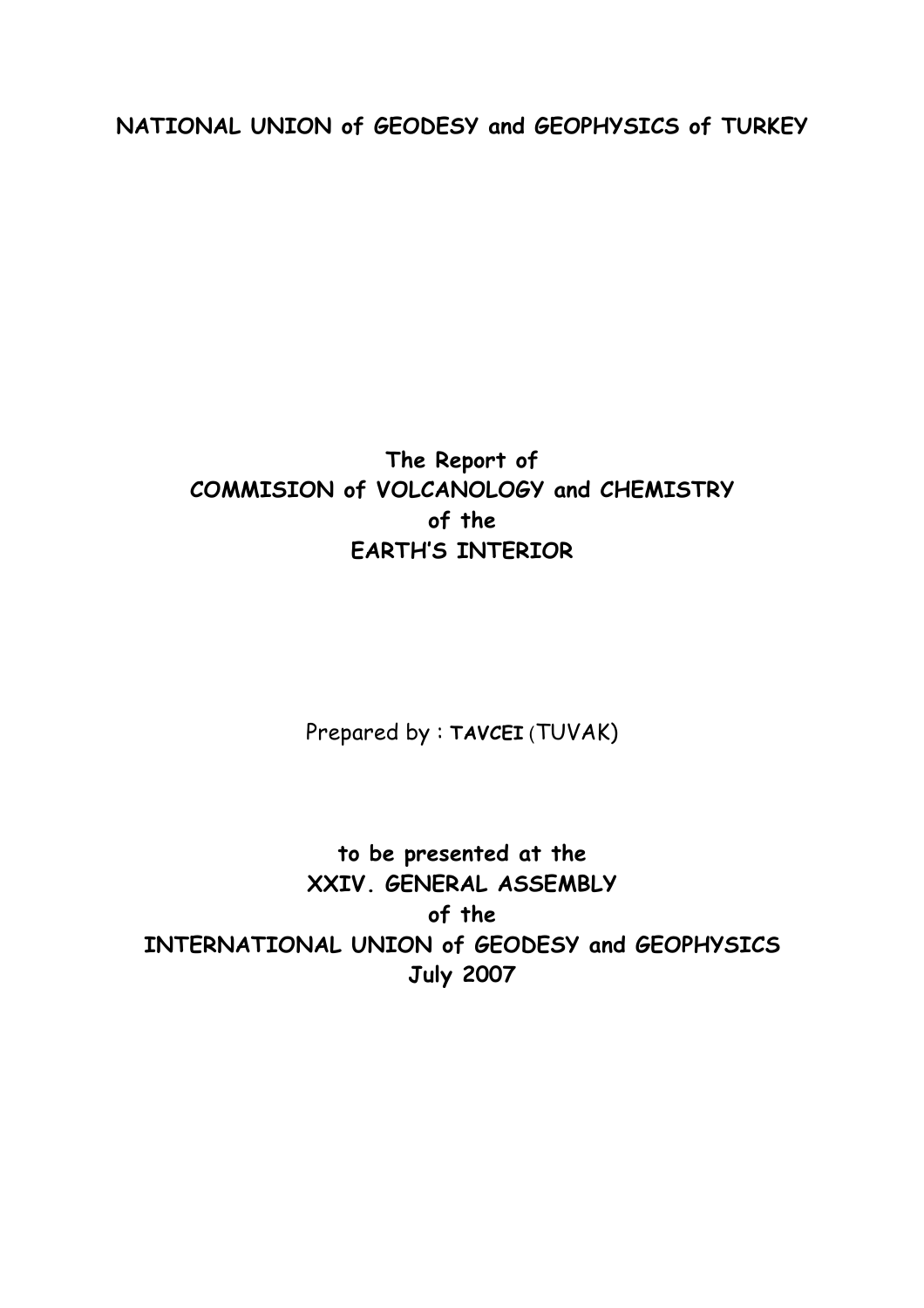## **INTRODUCTION**

The Turkish National Commission for Volcanology and Chemistry of the Earth's Interior (TAVCEI) had continued his work in the period between 2003-2006 on the coordination of the scientific studies on magmatology and geochemistry in Turkey.

The commission is sponsored and supported by the General Directorate of Mineral Research and Exploration (MTA), which corresponds to the Geological Survey in many countries. MTA not only provides the secretarial support but also the web-page of the Commission. The scientific efforts of the Commission are flanked by a considerable number of scientists from the Geology Departments of the leading Universities such as İstanbul Univ., İstanbul Technical Univ., Black Sea Univ., Selçuk Univ., Middle East Technical Univ., Hacettepe Univ., 9 Eylül Univ., Çukurova Univ. etc. From these about 100 scientists are actively involved in the sub-commissions and committees. A group of graduate students and young scientists are also implicated in the activities.

The main goal of the Commission is to coordinate the studies and realize databases on the geochemical analyses and geochronological age data on igneous rocks. Moreover it systematically collects the published documents on related topics and transfers information on IAVCEI-related topics via its mail-group and web-page.

Further goals of the Commission are

- 1- to organize courses, summer-schools, work-shops, symposia and congresses on related topics,
- 2- to inform the public on the volcanogenic hazards
- 3- to provide basic knowledge on the igneous processes in the Earths interior within the framework of popular science.
- 4- to coordinate the multi-disciplinal studies

The Sub-Commissions and Working Groups of TAVCEI are structured according to the popular issues in the country and include:

- 1- SC of Volcanology and Geothermal Energy
- 2- SC of Geochemistry
	- a- WG on Granitoids
	- b- WG on Ophiolites
	- c- WG on Alkaline magmatism
- 3- Isotope Geochemistry and Geochronology
	- a- WG for Data Bank of radiometric ages of plutonic rocks
	- b- WG for Data Bank of radiometric ages of volcanic rocks
- 4- Pyroclastic Deposits
- 5- Igneous Mineral Deposits
- 6- Data Bank on Geochemistry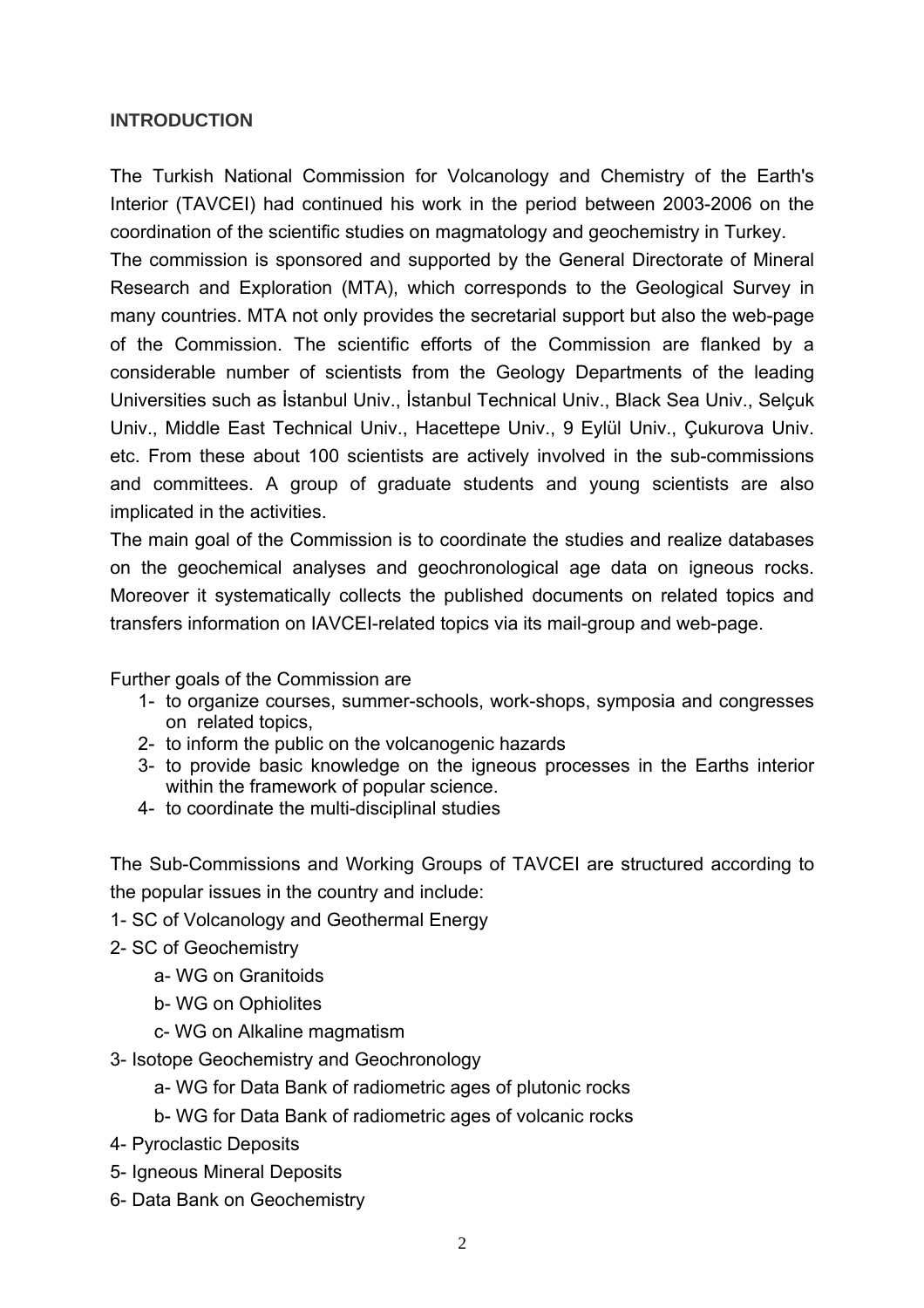- 7- Geological Heritage and Natural Monuments of igneous origin
- 8- Igneous Terminology in Turkisch
- 9- WG for TAVCEI-Bulleten
- 10- WG for Documentation

In the following the Commission reports its activities and a list of related publications in the 2003-2006 interval.

Further activities of the TAVCEI can be seen on the following web-address of the Commission: **http://www.mta.gov.tr/tuvak**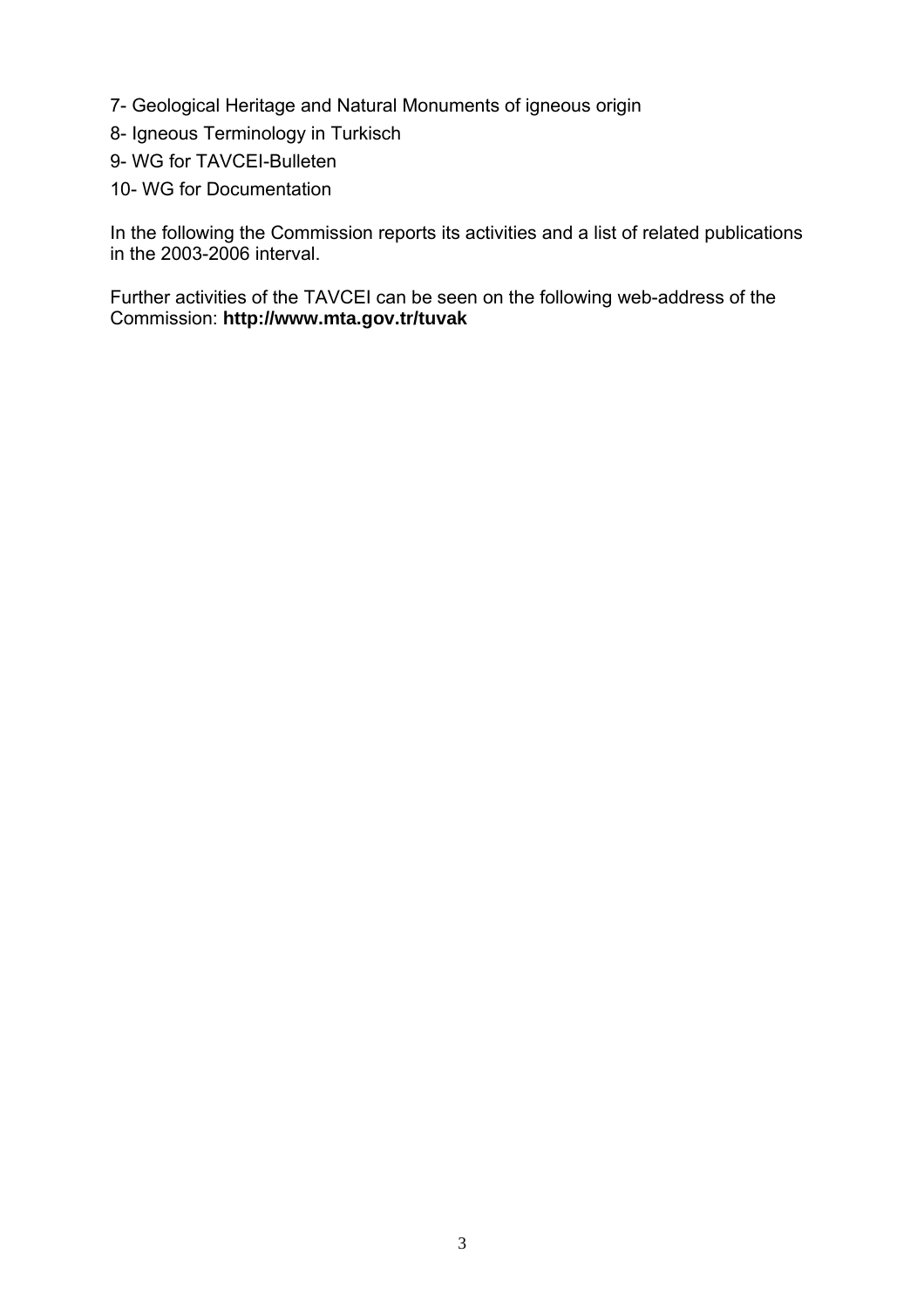## **PUBLICATIONS**

- 1. Westaway R., Pringle M.,Yurtmen S., Demir T., Bridgland D., Rowbotham G., and Maddy D., 2004. Pliocene and Quaternary regional uplift in western Turkey: the Gediz River terrace staircase and the volcanism at Kula. Tectonophysics, Volume 391, Issues 1-4, 2, Pages 121-169.
- 2. Ferre, E.C., Zechmeister, M., Geissman, J., Mathana, Sekaran N. ve Koçak, K., 2005, 'The origin of high magnetic remanence in fault pseudotachylites: theoretical considerations and implications for co-seismic electrical currents". Tectonophysics, 402, 125-39.
- 3. Rımmelé G., Parra T., Goffé B., Oberhänslı R., Jolıvet L. and Candan O., 2005. Exhumation Paths of High-Pressure–Low-Temperature Metamorphic Rocks from the Lycian Nappes and the Menderes Massif (SW Turkey): a Multi-Equilibrium Approach. J. Petrology, 46: 641 - 669.
- 4. [Topuz](http://www.springerlink.com/content/?Author=G%c3%bcltekin+Topuz) G., [Altherr](http://www.springerlink.com/content/?Author=Rainer+Altherr) R., [Schwarz](http://www.springerlink.com/content/?Author=Winfried+H.+Schwarz) W.H., [Siebel](http://www.springerlink.com/content/?Author=Wolfgang+Siebel) W., [Satır](http://www.springerlink.com/content/?Author=Muharrem+Sat%c4%b1r) M. and [Dokuz](http://www.springerlink.com/content/?Author=Abdurrahman+Dokuz), A. 2005. [Post-collisional plutonism with adakite-like signatures: the Eocene Saraycık](http://www.springerlink.com/content/k41g2470103363u4/?p=e9417535493f457d98708b5ed3165a57&pi=12)  [granodiorite \(Eastern Pontides,Turkey\).](http://www.springerlink.com/content/k41g2470103363u4/?p=e9417535493f457d98708b5ed3165a57&pi=12) Contributions to Mineralogy and Petrology, Volume 150, Number 4.
- 5. Karsli O., Chen B., Aydin F. and Şen C., 2007. Geochemical and Sr–Nd–Pb isotopic compositions of the Eocene Dölek and Sariçiçek Plutons, Eastern Turkey: Implications for magma interaction in the genesis of high-K calc-alkaline granitoids in a post-collision extensional setting. Lithos, Article in Press, Corrected Proof.
- 6. Boztuğ D., Harlavan Y., Arehart G.B., Satır M. and Avcı N., 2006. K–Ar age, whole-rock and isotope geochemistry of A-type granitoids in the Divriği–Sivas region, eastern-central Anatolia, Turkey. Lithos, Article in Press, Corrected Proof.
- 7. Çoban H. and Flower M.F.J., 2006. Mineral phase compositions in silicaundersaturated 'leucite' lamproites from the Bucak area, Isparta, SW Turkey. Lithos, Volume 89, Issues 3-4, Pages 275-299.
- 8. Aldanmaz E., Köprübaşı N., Gürer Ö.F., Kaymakçı N. and Gourgaud A., 2006. Geochemical constraints on the Cenozoic, OIB-type alkaline volcanic rocks of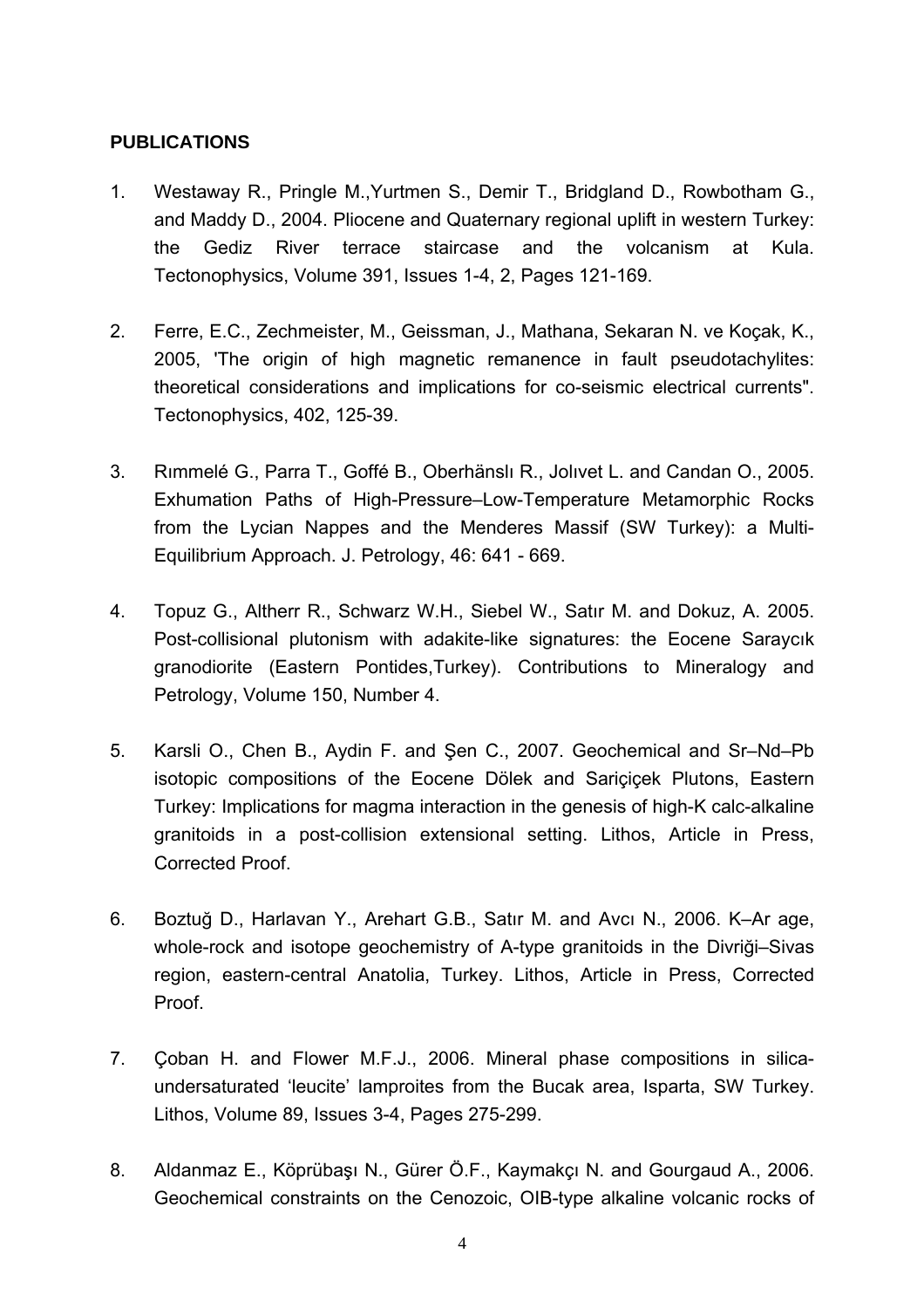NW Turkey: Implications for mantle sources and melting processes. Lithos, Volume 86, Issues 1-2, Pages 50-76.

- 9. Candan O., Çetinkaplan M., Oberhänsli R., Rimmelé G. and Akal C., 2005. Alpine high-P/low-T metamorphism of the Afyon Zone and implications for the metamorphic evolution of Western Anatolia, Turkey. Lithos, Volume 84, Issues 1-2, Pages 102-124.
- 10. Ilbeyli N., Pearce J. A., Thirlwall M. F. and Mitchell J. G., 2004. Petrogenesis of collision-related plutonics in Central Anatolia Turkey. Lithos, Volume 72, Issues 3-4, Pages 163-182
- 11. Topuz G., Rainer Altherr R., Angelika Kalt, Muharrem Satır, Olaf Werner and Winfried H. Schwarz, 2004. Aluminous granulites from the Pulur complex, NE Turkey: a case of partial melting, efficient melt extraction and crystallisation. Lithos, Volume 72, Issues 3-4, pages 183-207
- 12. Rimmelé G., Oberhänsli R., Goffé B., Jolivet L., Candan O. and Çetinkaplan M., 2003. First evidence of high-pressure metamorphism in the "Cover Series" of the southern Menderes Massif. Tectonic and metamorphic implications for the evolution of SW Turkey. Lithos, Volume 71, Issue 1, pages 19-46
- 13. Özdemir Y., Karaoğlu Ö., Tolluoğlu A.Ü. and Güleç N., 2006. Volcanostratigraphy and petrogenesis of the Nemrut stratovolcano (East Anatolian High Plateau): The most recent post-collisional volcanism in Turkey. Chemical Geology, Volume 226, Issues 3-4, pages 189-211
- 14. Karsli O., 2007. Pre-eruptive conditions revealed by mega- and pheno-cryst compositions from the Quaternary Erzincan Volcanics, Eastern Turkey: Insights into the magma processes Chemie der Erde - Geochemistry, Volume 66, Issue 4, pages 277-305.
- 15. Kurt H., Asan K. and Ruffet G., 2006. The relationship between collision-related calcalkaline, and within-plate alkaline volcanism in the Karacadağ Area (Konya-Türkiye, Central Anatolia). Chemie der Erde - Geochemistry, In Press, Corrected Proof, Available online 11 July 2006.
- 16. Ekici T., Alpaslan M., Parlak O. and Temel A., 2006. Geochemistry of the Pliocene basalts erupted along the Malatya-Ovacik fault zone (MOFZ), eastern Anatolia, Turkey: Implications for source characteristics and partial melting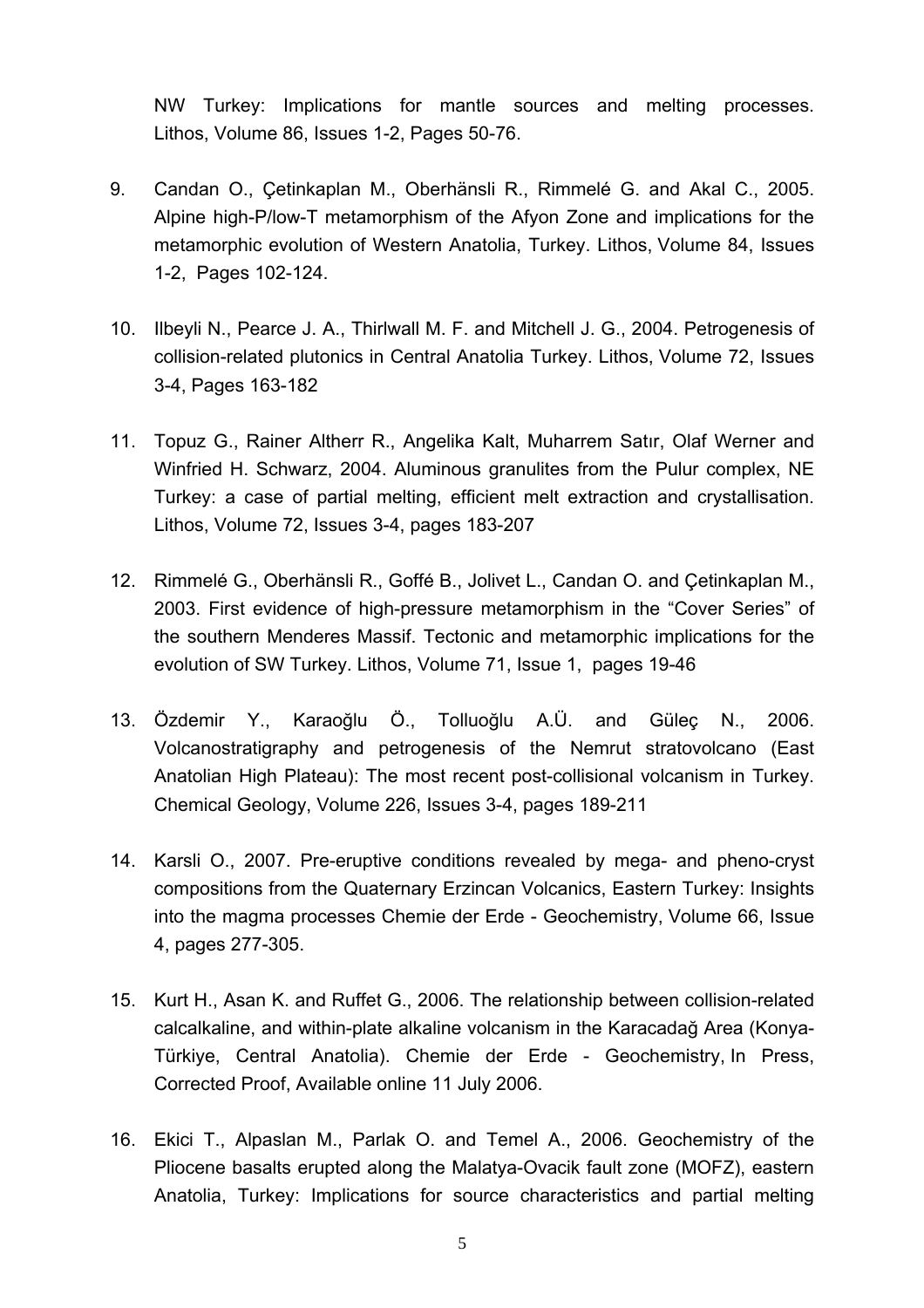processes.Chemie der Erde - Geochemistry, In Press, Corrected Proof, Available online 17 February 2006.

- 17. Yilmaz Şahin A., 2005. Geochemistry of mafic microgranular enclaves in the Tamdere Quartz Monzonite, south of Dereli/Giresun, Eastern Pontides, Turkey Chemie der Erde Geochemistry, In Press, Corrected Proof, Available online 19 September 2005.
- 18. Öner F., Alpaslan M., Boztuğ, D. and Kuşçu M., 2005. Geochemie und Petrogenese der Intrusivgesteine von Ağören in Ostanatolien/Türkei Chemie der Erde - Geochemistry, In Press, Corrected Proof, Available online 8 September 2005.
- 19. Akçay M. and Gündüz Ö., 2004. Porphyry Cu–Au mineralisation associated with a multi-phase intrusion, and related replacement fronts in limestones in an island arc setting near the Gümüşhane village (Artvin) in the Eastern Black Sea Province (Turkey). Chemie der Erde - Geochemistry, Volume 64, Issue 4, pages 359-383.
- 20. Karsli O., Aydin F. and Sadiklar M. B., 2004. The morphology and chemistry of K-feldspar megacrysts from Ikizdere Pluton: evidence for acid and basic magma interactions in granitoid rocks, NE–Turkey. Chemie der Erde Geochemistry, Volume 64, Issue 2, pages 155-170.
- 21. Uras Y., Öner, F. and Yaman S., 2003. Geochemie des Fluoritvorkommens von Feke (Adana-Türkei) im Osten des Taurusgebirges: Geochemistry of fluorite occurrence from Feke (Adana-Turkey) in the East Taurid Mountains, Chemie der Erde - Geochemistry, Volume 63, Issue 1, Pages 55-62
- 22. Altunkaynak S., 2006. Post-collisional granitic magmatism via slab breakoff in the Eocene NW Anatolia, Turkey, Geochimica et Cosmochimica Acta, Volume 70, Issue 18, Supplement 1, page A12
- 23. Sipahi F. and Sadiklar M.B., 2006, Discrimination of dacites with trace elements (Zigana, NE-Turkey), Geochimica et Cosmochimica Acta, Volume 70, Issue 18, Supplement 1, page A593
- 24. Temur S. and Ercan Y., 2006. Geochemistry of the Sarıkaya ferrous manganese deposit (Yozgat, Turkey), Geochimica et Cosmochimica Acta, Volume 70, Issue 18, Supplement 1, page A643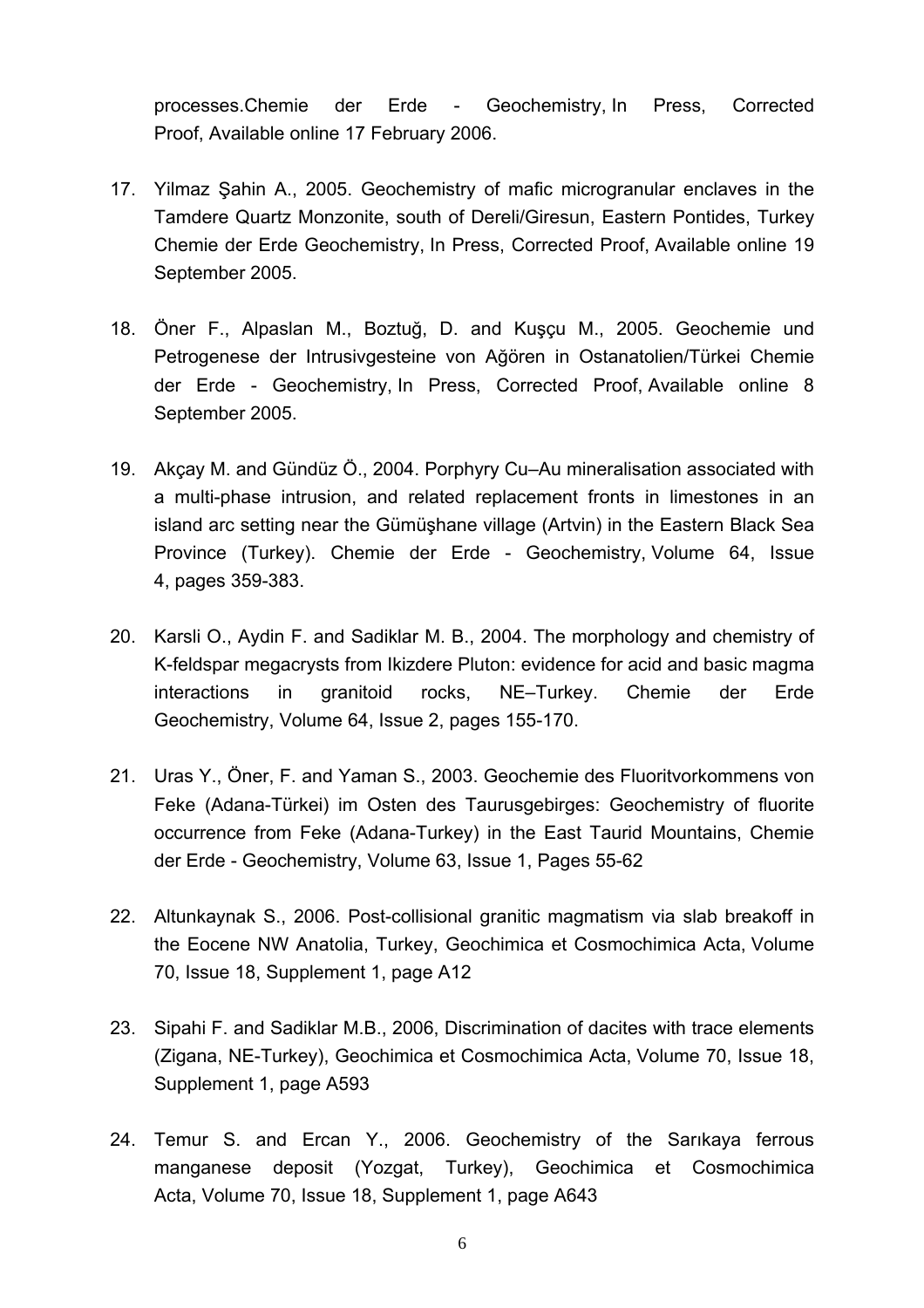- 25. Boztuğ D. and Arehart G.B., 2007. Oxygen and sulfur isotope geochemistry revealing a significant crustal signature in the genesis of the post-collisional granitoids in Central Anatolia, Turkey Journal of Asian Earth Sciences, Volume 30, Issue 2, pages 403-416
- 26. Gökce A. and Bozkaya G., 2007. Lead and sulfur isotopic studies of the barite– galena deposits in the Karalar area (Gazipaşa–Antalya), Southern Turkey, Journal of Asian Earth Sciences, Volume 30, Issue 1, Pages 53-62
- 27. Varol E., Temel A., Gourgaud A. and Bellon H., 2007. Early Miocene 'adakitelike' volcanism in the Balkuyumcu region, central Anatolia, Turkey: petrology and geochemistry, Journal of Asian Earth Sciences, In Press, Accepted Manuscript, Available online 30 March 2007
- 28. Aydoğan M.S., İlbeyli N., Çoban H., Akıncı Ö., Bozcu M. and Kuşcu M., 2007. Geochemical and isotopic (Nd, Sr) constraints on the petrogenesis of Baklan Granite in southern part of the Muratdaği Region (Banaz, Uşak), western Anatolia (Turkey), Journal of Asian Earth Sciences, In Press, Accepted Manuscript, Available online 21 February
- 29. Çoban H. and Flower M. F.J., 2007. Late Pliocene lamproites from Bucak, Isparta (southwestern Turkey): Implications for mantle 'wedge' evolution during Africa-Anatolian plate convergence, Journal of Asian Earth Sciences, Volume 29, Issue 1, Pages 160-176
- 30. Alpaslan M., Boztuğ D., Frei R., Temel A. and Kurt M.A., 2006. Geochemical and Pb–Sr–Nd isotopic composition of the ultrapotassic volcanic rocks from the extension-related Çamardı-Ulukışla basin, Niğde Province, Central Anatolia, Turkey, Journal of Asian Earth Sciences, Volume 27, Issue 5, Pages 613-627
- 31. Kumral M., Coban H., Gedikoglu A. and Kilinc A., 2006. Petrology and geochemistry of augite trachytes and porphyritic trachytes from the Gölcük volcanic region, Isparta, SW Turkey: A case study, Journal of Asian Earth Sciences, Volume 27, Issue 5, Pages 707-716
- 32. Boztuğ D., Erçin A.İ., Kuruçelik M.K., Göç D., Kömür İ. and İskenderoğlu A., 2006. Geochemical characteristics of the composite Kaçkar batholith generated in a Neo-Tethyan convergence system, Eastern Pontides, Turkey, Journal of Asian Earth Sciences, Volume 27, Issue 3, Pages 286-302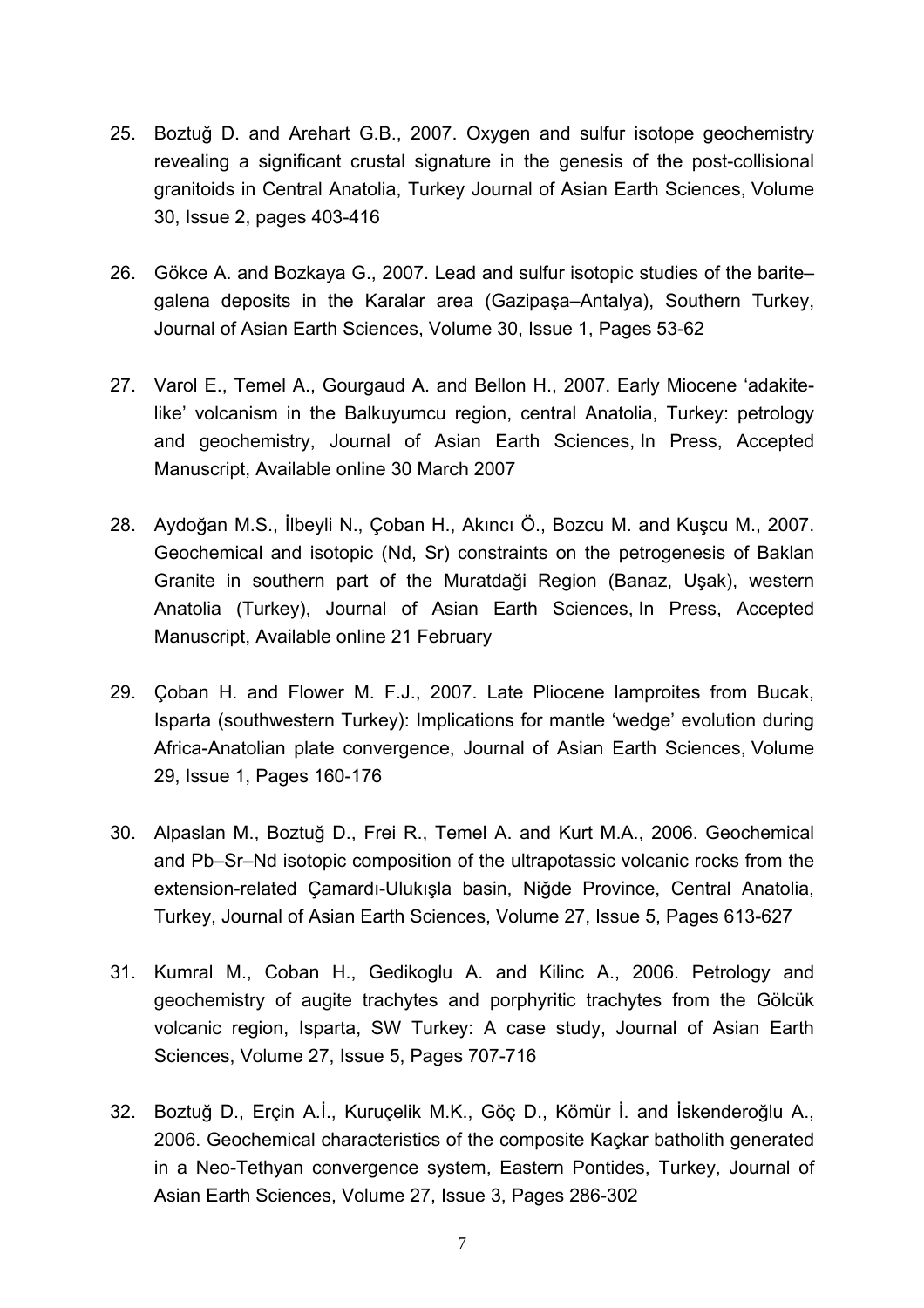- 33. Ali Yılmaz and Hüseyin Yılmaz, 2006. Characteristic features and structural evolution of a post collisional basin: The Sivas Basin, Central Anatolia, Turkey, Journal of Asian Earth Sciences, Volume 27, Issue 2, July 2006, pages 164-176
- 34. Arslan M. and Aslan Z., 2006. Mineralogy, petrography and whole-rock geochemistry of the Tertiary granitic intrusions in the Eastern Pontides, Turkey, Journal of Asian Earth Sciences, Volume 27, Issue 2, pages 177-193
- 35. Çelik Ö.F. and Delaloye M. F., 2006. Characteristics of ophiolite-related metamorphic rocks in the Beysehir ophiolitic mélange (Central Taurides, Turkey), deduced from whole rock and mineral chemistry, Journal of Asian Earth Sciences, Volume 26, Issue 5, pages 461-476
- 36. Gökçe A. and Bozkaya G., 2006. Lead and sulfur isotope evidence for the origin of the Inler Yaylası lead–zinc deposits, Northern Turkey, Journal of Asian Earth Sciences, Volume 26, Issue 1, pages 91-97
- 37. Kocak K., Isık F., Arslan M and Zedef V., 2005. Petrological and source region characteristics of ophiolitic hornblende gabbros from the Aksaray and Kayseri regions, central Anatolian crystalline complex, Turkey, Journal of Asian Earth Sciences, Volume 25, Issue 6, pages 883-891
- 38. Orgün Y., Gültekin A.H. and Onal A., 2005. Geology, mineralogy and fluid inclusion data from the Arapucan Pb–Zn–Cu–Ag deposit, Canakkale, Turkey, Journal of Asian Earth Sciences, Volume 25, Issue 4, pages 629-642
- 39. Koptagel O., Ulusoy U. and Efe A., 2005. A study of sulfur isotopes in determining the genesis of Goynuk and Celaldagi Desandre Pb–Zn deposits, eastern Yahyali, Kayseri, Central Turkey, Journal of Asian Earth Sciences, Volume 25, Issue 2, pages 279-289
- 40. Sasmaz A., Yavuz F., Sagiroglu A. and Akgul B., 2005. Geochemical patterns of the Akdagmadeni (Yozgat, Central Turkey) fluorite deposits and implications, Journal of Asian Earth Sciences, Volume 24, Issue 4, pages 469-479
- 41. Kuscu İ., Gencalioglu-Kuscu G., Sarac C. and Meinert L. D., 2004. An approach to geochemical characterization of productive versus barren granitoids in terms of iron in Central Turkey, Journal of Asian Earth Sciences, Volume 24, Issue 3, pages 311-325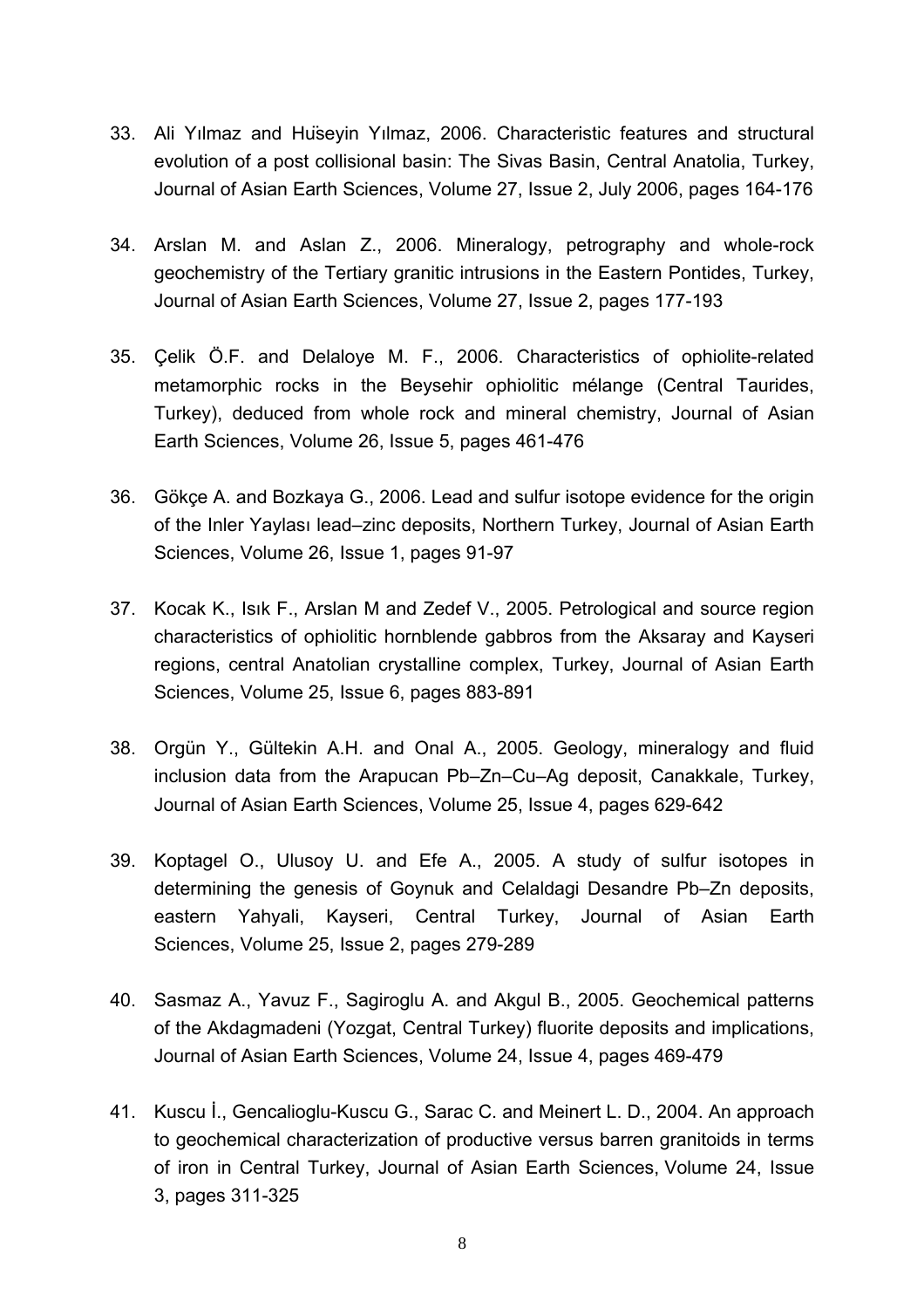- 42. Bölücek C., Akgül M. and Türkmen İ., 2004. Volcanism, sedimentation and massive sulfide mineralization in a Late Cretaceous arc-related basin, Eastern Taurides, Turkey, Journal of Asian Earth Sciences, Volume 24, Issue 3, pages 349-360
- 43. Akay E. and Erdoğan B., 2004. Evolution of Neogene calc-alkaline to alkaline volcanism in the Aliağa-Foça region (Western Anatolia, Turkey), Journal of Asian Earth Sciences, Volume 24, Issue 3, pages 367-387
- 44. Manav H., Gültekin A. H. and Uz B., 2004. Geochemical evidence for the tectonic setting of the Harmancik ophiolites, NW Turkey, Journal of Asian Earth Sciences, Volume 24, Issue 1, pages 1-9
- 45. Sagiroglu A. and Sasmaz A., 2004. Mineralogy and geochemistry of the argentiferous Pb–Zn and Cu veins of the Çolaklí area, Elazig, Eastern Turkey Journal of Asian Earth Sciences, Volume 23, Issue 1, pages 37-45
- 46. Demirel Z., Yildirim T. and Burçak M., 2004. Preliminary study on the occurrence of geothermal systems in the tectonic compressional regions: an example from the Derman geothermal field in the Biga Peninsula,Turkey, Journal of Asian Earth Sciences, Volume 22, Issue 5, pages 495-501
- 47. Genç Ş. C., 2004. A Triassic large igneous province in the Pontides, northern Turkey: geochemical data for its tectonic setting, Journal of Asian Earth Sciences, Volume 22, Issue 5, pages 503-516
- 48. Isik V., Tekeli O. and Seyitoglu G., 2004. The  $40$ Ar/ $39$ Ar age of extensional ductile deformation and granitoid intrusion in the northern Menderes core complex: implications for the initiation of extensional tectonics in western Turkey, Journal of Asian Earth Sciences, Volume 23, Issue 4, pages 555-566.
- 49. Altunbey M. and Sagiroglu A., 2003. Skarn-type ilmenite mineralization of the Tuzbai–Tunceli region, eastern Turkey, Journal of Asian Earth Sciences, Volume 21, Issue 5, pages 481-488.
- 50. Gültekin A.H., Örgün Y. and Suner F., 2003. Geology, mineralogy and fluid inclusion data of the Kizilcaören fluorite–barite–REE deposit, Eskisehir, Turkey, Journal of Asian Earth Sciences, Volume 21, Issue 4, pages 365-376.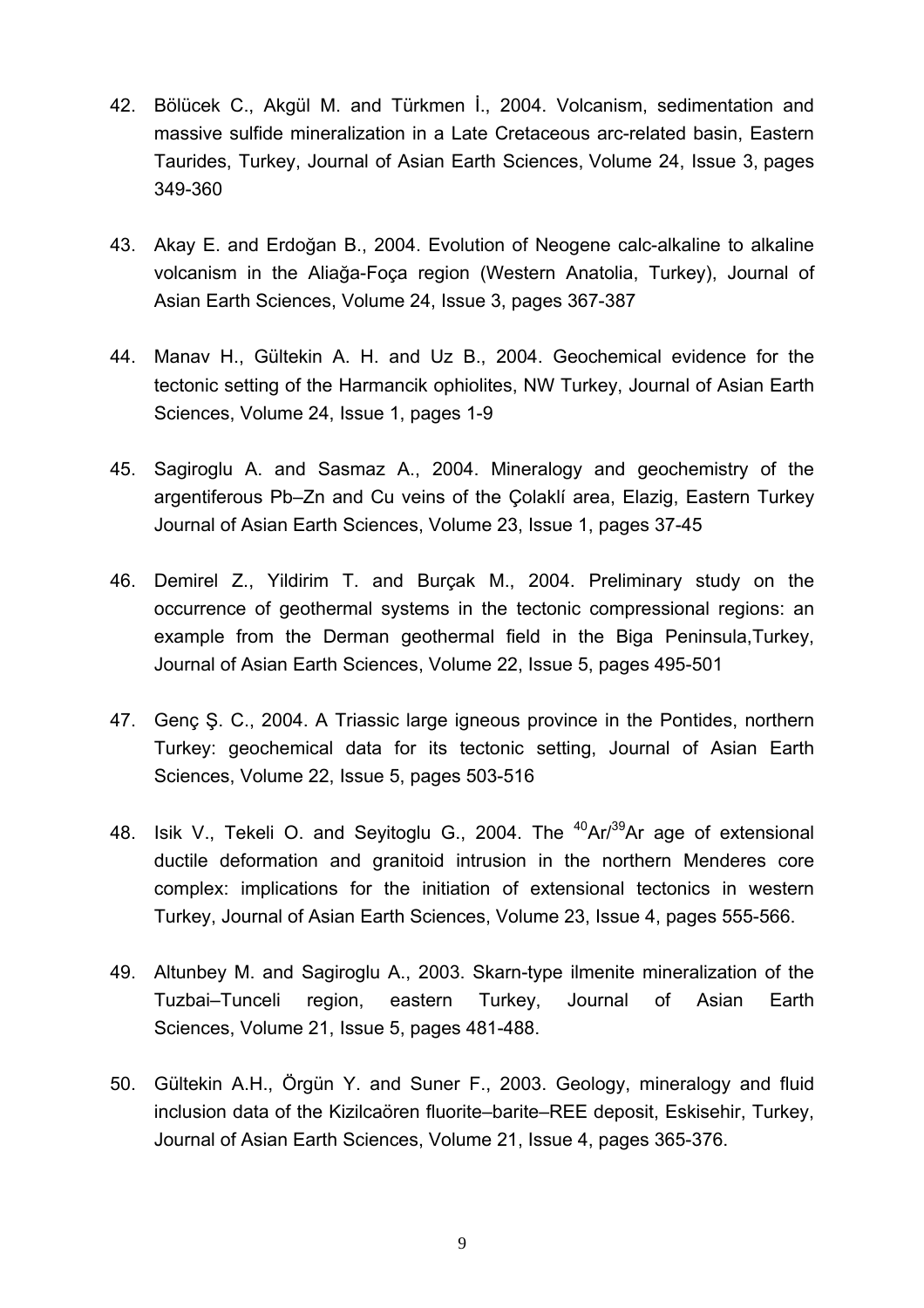- 51. Karakaya N., Karakaya M.Ç., Nalbantçılar M.T. and Yavuz F., 2007. Relation between spring-water chemistry and hydrothermal alteration in the Şaplıca volcanic rocks, Şebinkarahisar (Giresun, Turkey), Journal of Geochemical Exploration, Volume 93, Issue 1, pages 35-46
- 52. Çiftçi E., Kolayli H. and Tokel S., 2005. Lead-arsenic soil geochemical study as an exploration guide over the Killik volcanogenic massive sulfide deposit, Northeastern Turkey, Journal of Geochemical Exploration, Volume 86, Issue 1, pages 49-59
- 53. Yilmaz H., 2003. Geochemical exploration for gold in western Turkey: success and failure, Journal of Geochemical Exploration, Volume 80, Issue 1, pages 117-135
- 54. Yilmaz H., 2003. Exploration at the Kuscayiri Au (Cu) prospect and its implications for porphyry-related mineralization in western Turkey, Journal of Geochemical Exploration, Volume 77, Issues 2-3, March 2003, Pages 133-150
- 55. Degryse P., Muchez, Six S.and Waelkens M., 2003. Identification of ore extraction and metal working in ancient times: a case study of Sagalassos (SW Turkey), Journal of Geochemical Exploration, Volume 77, Issue 1, pages 65-80
- 56. Gençalioğlu-Kuşcu G., Atilla C., Cas R. A.F. and İlkay Kuşcu İ., 2007. Base surge deposits, eruption history, and depositional processes of a wet phreatomagmatic volcano in Central Anatolia (Cora Maar), Journal of Volcanology and Geothermal Research, Volume 159, Issues 1-3, 1, pages 198- 209.
- 57. Holness M. B. And Bunbury J. M., 2006. Insights into continental rift-related magma chambers: Cognate nodules from the Kula Volcanic Province, Western Turkey, Journal of Volcanology and Geothermal Research, Volume 153, Issues 3-4, pages 241-261
- 58. Erkül F., Helvacı C. and Sözbilir H., 2006. Olivine basalt and trachyandesite peperites formed at the subsurface/surface interface of a semi-arid lake: An example from the Early Miocene Bigadiç basin, western Turkey, Journal of Volcanology and Geothermal Research, Volume 149, Issues 3-4, pages 240- 262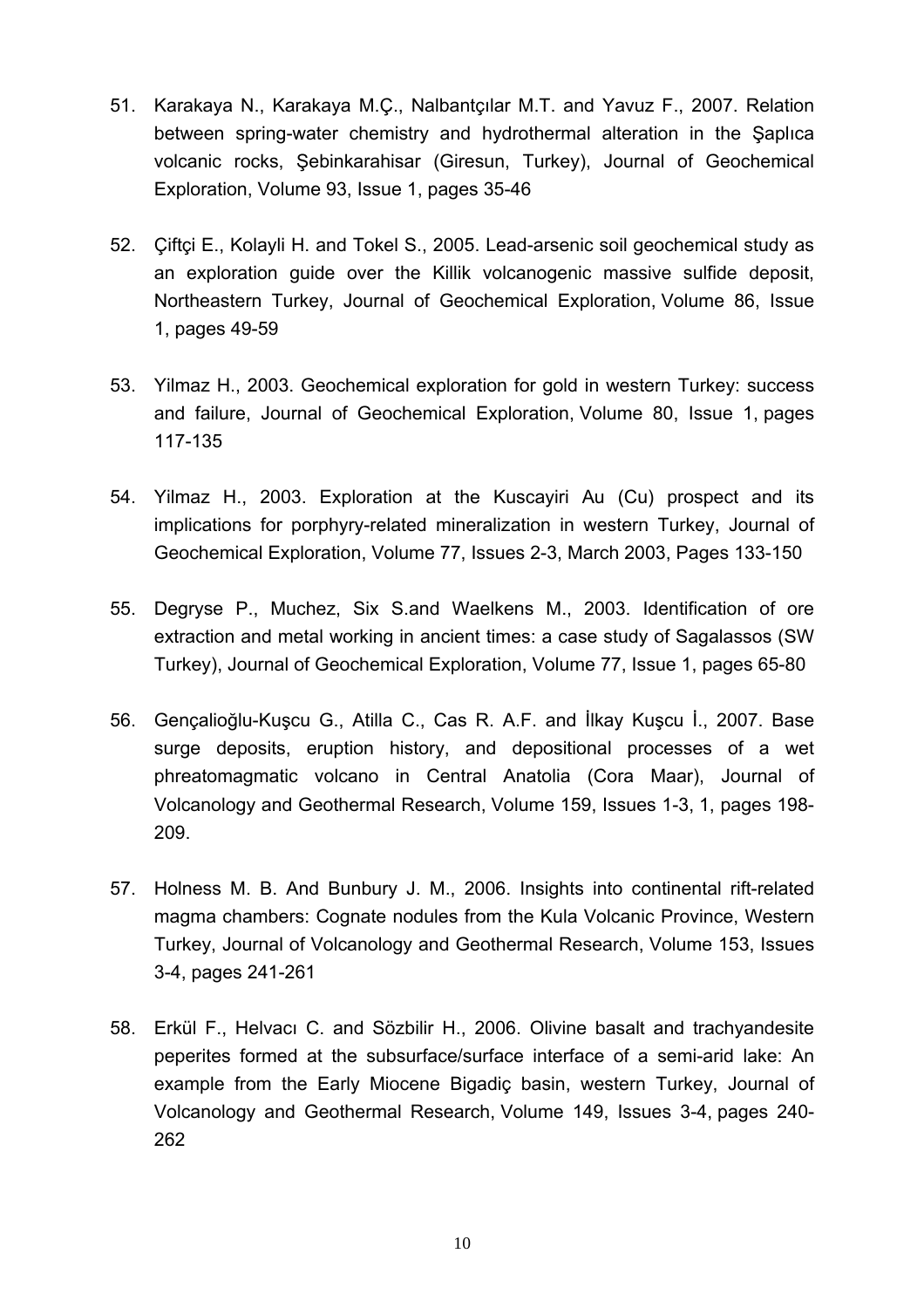- 59. Tarcan G., 2005. Mineral saturation and scaling tendencies of waters discharged from wells (>150 şC) in geothermal areas of Turkey, Journal of Volcanology and Geothermal Research, Volume 142, Issues 3-4, 15 April 2005, Pages 263-283
- 60. Le Pennec J. L. , Temel A., Froger J.-L., Sen S., Gourgaud A.and Bourdier J.- L., 2005. Stratigraphy and age of the Cappadocia ignimbrites, Turkey: reconciling field constraints with paleontologic, radiochronologic, geochemical and paleomagnetic data, Journal of Volcanology and Geothermal Research, Volume 141, Issues 1-2, 1 March 2005, Pages 45-64
- 61. Ulusoy I., Cubukcu E., Aydar E., Labazuy P., Gourgaud A.and Vincent P. M., 2004. Volcanic and deformation history of the Bodrum resurgent caldera system (southwestern Turkey), Journal of Volcanology and Geothermal Research, Volume 136, Issues 1-2, pages 71-96
- 62. Çağlar İ. and İşseven T., 2004. Two-dimensional geoelectrical structure of the Göynük geothermal area, northwest Anatolia, Turkey, Journal of Volcanology and Geothermal Research, Volume 134, Issue 3, pages 183-19
- 63. Tarcan G. and Gemici Ü., 2003. Water geochemistry of the Seferihisar geothermal area, Izmir, Turkey, Journal of Volcanology and Geothermal Research, Volume 126, Issues 3-4, pages 225-242
- 64. Şen E., Kürkcüoğlu B., Aydar E., Gourgaud A. and Vincent P.M., 2003. Volcanological evolution of Mount Erciyes stratovolcano and origin of the Valibaba Tepe ignimbrite (Central Anatolia, Turkey), Journal of Volcanology and Geothermal Research, Volume 125, Issues 3-4, pages 225-246
- 65. Aydar E., Gourgaud A., Ulusoy I., Digonnet F., Labazuy P., Sen E., Bayhan H., Kurttas T. And Tolluoglu A.U., 2003. Morphological analysis of active Mount Nemrut stratovolcano, eastern Turkey: evidences and possible impact areas of future eruption, Journal of Volcanology and Geothermal Research, Volume 123, Issues 3-4, pages 301-312
- 66. Kuşcu I., 2007. Discussion on "Gold in Turkey A missing link in Tethyan metallogeny", Ore Geology Reviews, Volume 30, Issue 2, February 2007, Pages 135-140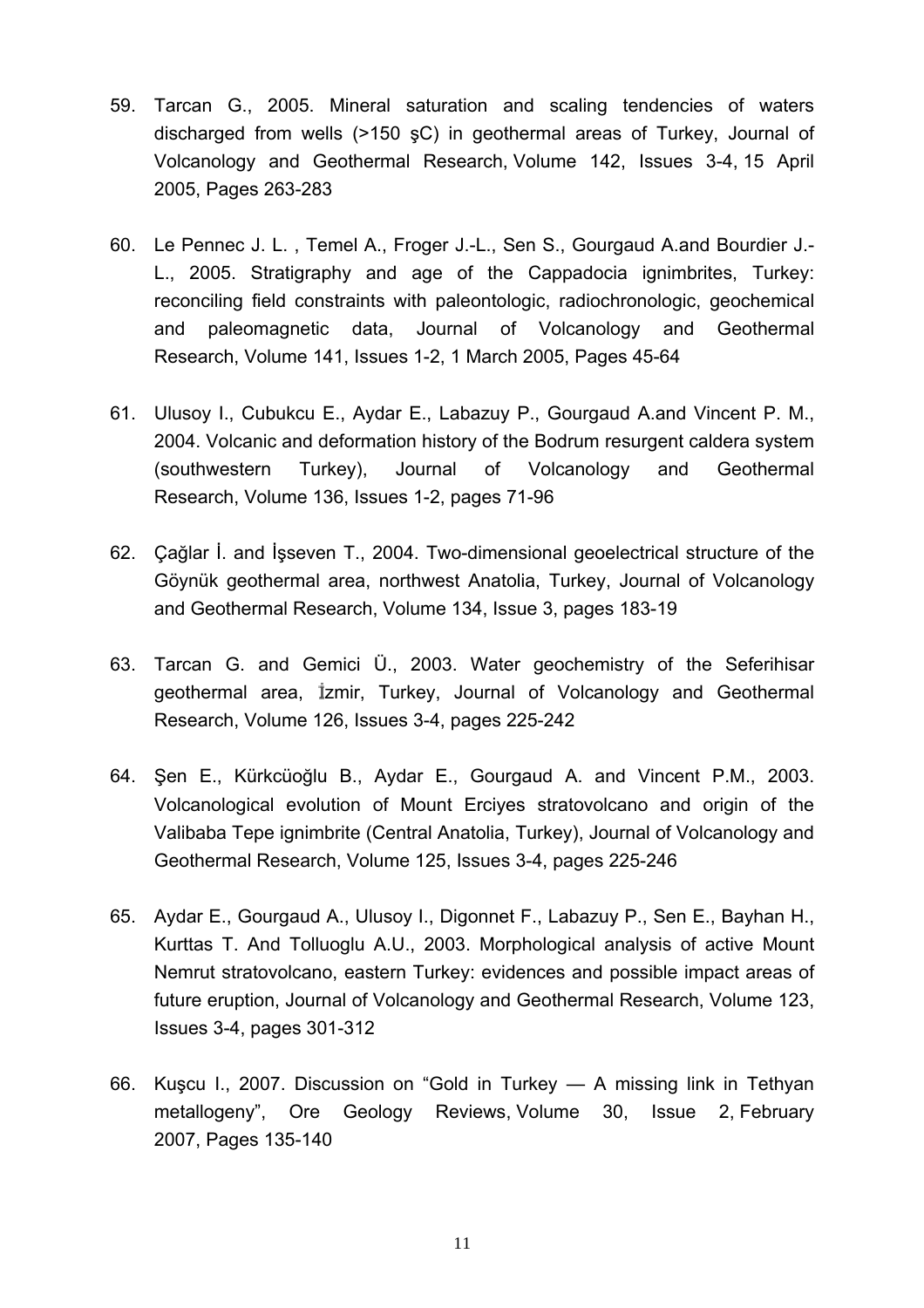- 67. Yigit O., 2007. "Gold in Turkey A missing link in Tethyan metallogeny" [Ore Geology Reviews 28, 147–179] — Reply, Ore Geology Reviews, Volume 30, Issue 2, February 2007, Pages 141-142
- 68. Yilmaz H., Oyman T., Arehart G.B., Colakoglu A.R. and Billor Z., 2007. Lowsulfidation type Au–Ag mineralization at Bergama, Izmir, Turkey, Ore Geology Reviews, In Press, Corrected Proof, Available online 10 January 2007
- 69. Genç Y., 2006. Genesis of the Neogene interstratal karst-type Pöhrenk fluorite– barite (± lead) deposit (Kırşehir, Central Anatolia, Turkey), Ore Geology Reviews, Volume 29, Issue 2, August 2006, Pages 105-117
- 70. Akçay M., Özkan H.M., Moon C.J. and Spiro B., 2006. Geology, mineralogy and geochemistry of the gold-bearing stibnite and cinnabar deposits in the Emirli and Halıköy areas (Ödemiş, İzmir, West Turkey), Ore Geology Reviews, Volume 29, Issue 1, July 2006, Pages 19-51
- 71. Karakaya M. Ç., 2006. "Geochemistry and origin of the Şaphane alunite deposit, western Anatolia, Turkey" [Ore Geology Reviews 26 (2005), 39–50] — A discussion, Ore Geology Reviews, Volume 28, Issue 2, pages 250-254
- 72. Mutlu H., Sariiz K. and Kadir S., 2006. "Geochemistry and origin of the Şaphane alunite deposit, western Anatolia, Turkey" [Ore Geology Reviews 26 (2005), 39–50] — reply, Ore Geology Reviews, Volume 28, Issue 2, pages 255- 258
- 73. Oyman T., Minareci F. and Pişkin Ö., 2003. Efemçukuru B-rich epithermal gold deposit (Izmir, Turkey), Ore Geology Reviews, Volume 23, Issues 1-2, pages 35-53
- 74. Goncuoglu M.C., Yaliniz M.K. and Tekin U. K., 2006. Geochemistry, tectonomagmatic discrimination and Radiolarian ages of basic extrusives within the Izmir-Ankara Suture Belt (NW Turkey): time constraints for the Neotethyan evolution. Ofioliti, 31(1): 25-38.
- 75. Vergili Ö. and Parlak P., 2005. Geochemistry and tectonic setting of metamorphic sole rocks and mafic dikes from the Pinarbai (Kayseri) Ophioliti, Central Anatolia (Turkey), Ofioliti, 30(1): 37-52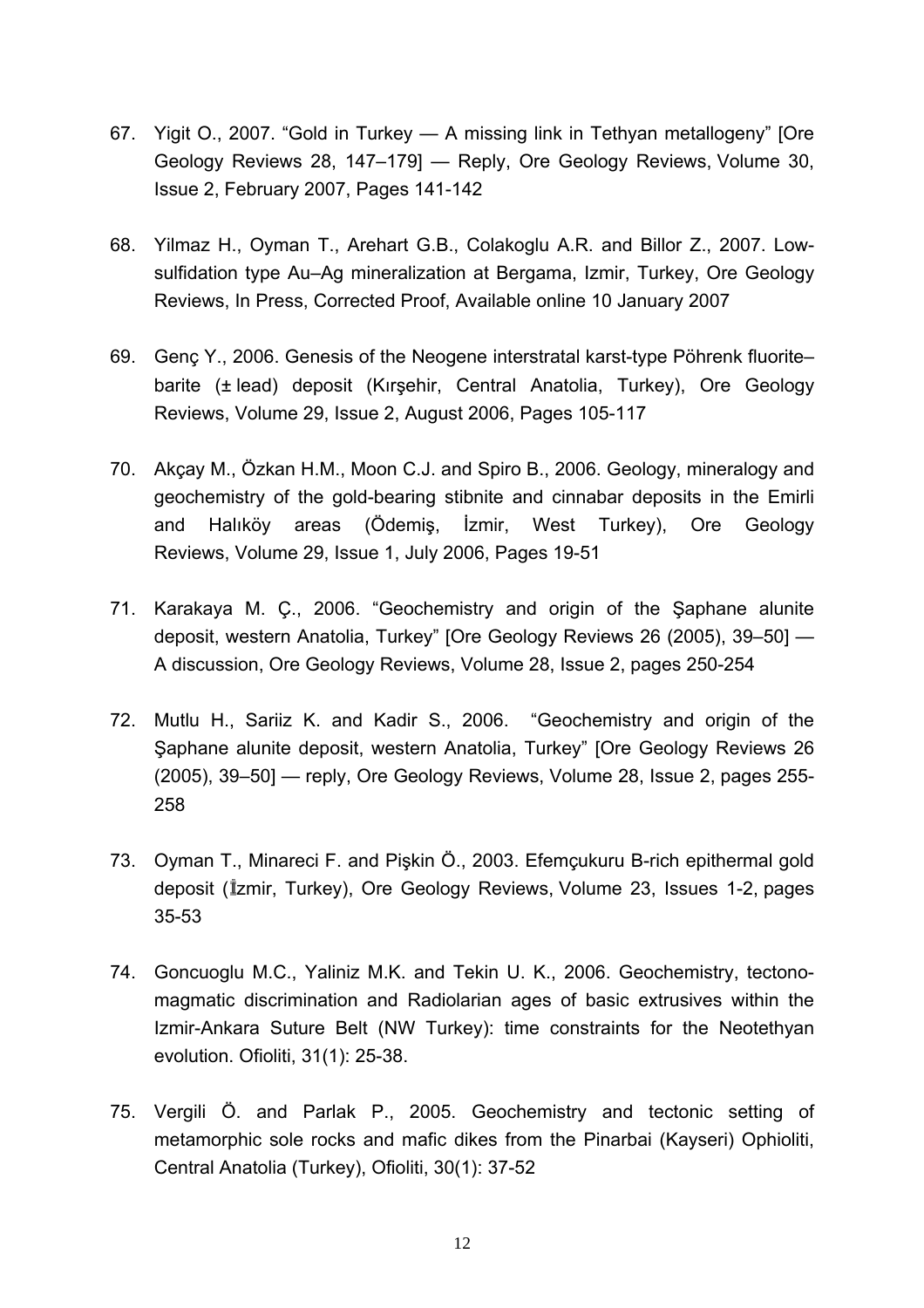- 76. Zedef V., Doyen A., Oncel M.S., Sogut A.R., Koseleli T.and Kocak K., 2004. Chemical and physical properties of the Kizildaç olivines. A giant olivine deposit, Antalya, SW Turkey. Ofioliti, 29(2): 243-246.
- 77. Ustaömer P. A., Mundil R., Renne P.R., 2005. U/Pb and Pb/Pb zircon ages for arc-related intrusions of the Bolu Massif (W Pontides, NW Turkey): evidence for Late Precambrian (Cadomian) age, Terra Nova 17 (3), 215–223.
- 78. Yilmaz-Şahin S., 2005. Transition from arc- to post-collision extensional setting revealed by K-Ar dating and petrology: an example from the granitoids of the Eastern Pontide Igneous Terrane, Araklı-Trabzon, NE Turkey, Geological Journal 40:4, 425
- 79. Akbulut M., Pişkin Ö., Karayiğit A.İ., 2006. The genesis of the carbonatized and silicified ultramafics known as listvenites: a case study from the Mihalıççık region (Eskişehir), NW Turkey, Geological Journal, [Volume 41, Issue 5](http://www3.interscience.wiley.com/cgi-bin/jissue/113411830) , Pages 557 – 580
- 80. Çakir U., Genç Y., Paktunç D., 2006. Intrusive lherzolites within the basalts of Küre ophiolite (Turkey): an occurrence in the Tethyan suprasubduction marginal basin, Geological Journal, Volume 41, Issue 2, Pages: 123-143
- 81. Karacik Z., 2006. Stratigraphy and volcanology of the Türkbükü volcanics: products of a stratovolcano in the Bodrum Peninsula, SW Anatolia, Geological Journal, Volume 41, Issue 2, Date: April 2006, Pages: 145-162
- 82. Bağci U., Parlak O., Höck V., 2006. Geochemical character and tectonic environment of ultramafic to mafic cumulate rocks from the Tekirova (Antalya) ophiolite (southern Turkey), Geological Journal, Volume 41, Issue 2, Pages: 193-219
- 83. Tatar S., Boztuğ D., 2005. The syn-collisional Danacıobası biotite leucogranite derived from the crustal thickening in central Anatolia (Kırıkkale), Turkey, Geological Journal, Volume 40, Issue 5, Pages: 571-591
- 84. Erkül F., Helvaci C., Sözbilir H., 2005. Evidence for two episodes of volcanism in the Bigadiç borate basin and tectonic implications for western Turkey, Geological Journal, Volume 40, Issue 5, Pages: 545-570
- 85. Önal A., Boztuğ D., Kürüm S., Harlavan Y., Arehart G. B., Arslan M., 2005. K-Ar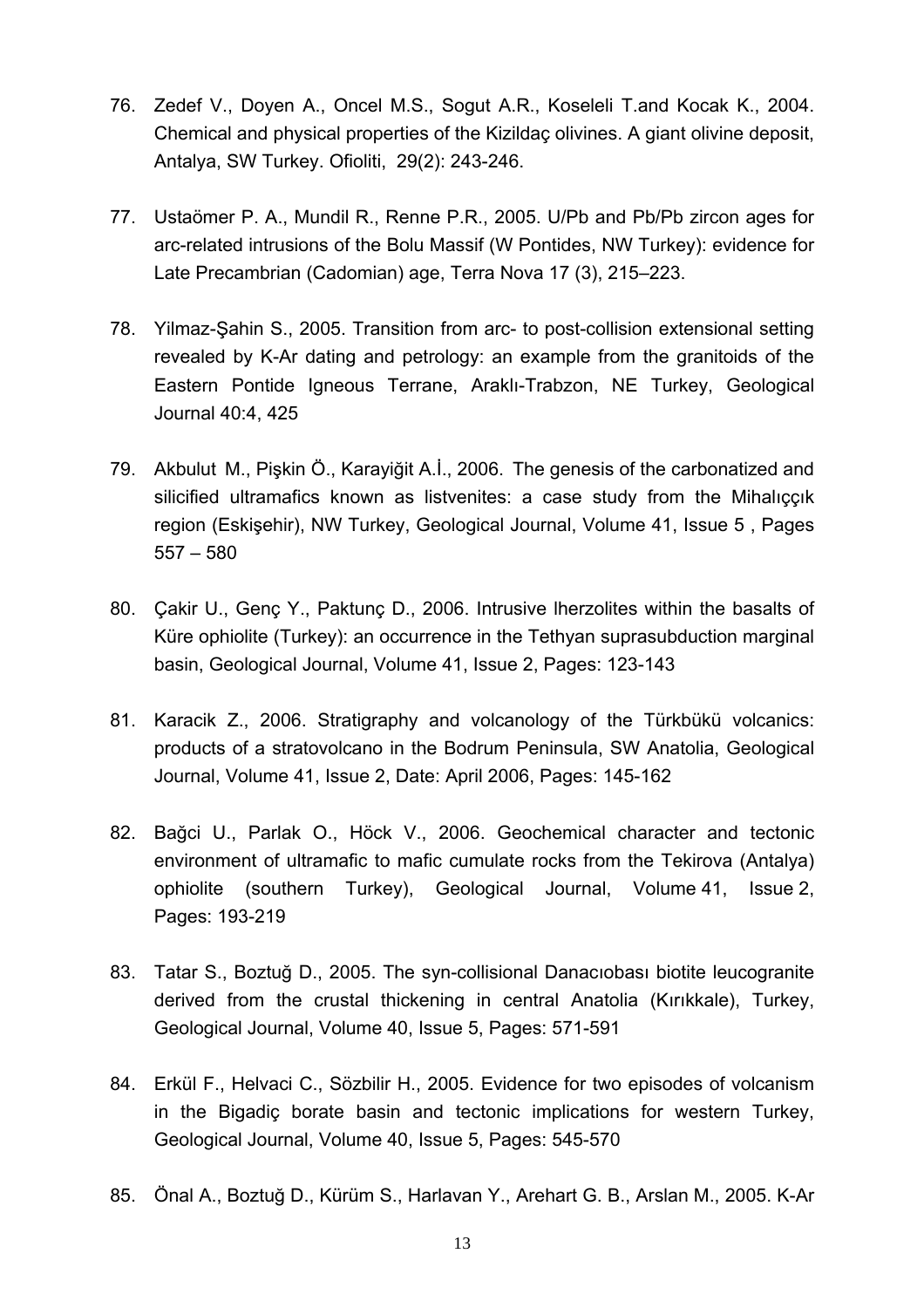age determination, whole-rock and oxygen isotope geochemistry of the postcollisional Bizmişen and Çaltı plutons, SW Erzincan, eastern Central Anatolia, Turkey, Geological Journal, Volume 40, Issue 4, Pages: 457-476

- 86. Yilmaz-Sah n S., 2005. Transition from arc- to post-collision extensional setting revealed by K-Ar dating and petrology: an example from the granitoids of the Eastern Pontide Igneous Terrane, Arakl<sub>1</sub>-Trabzon, NE Turkey, Geological Journal, Volume 40, Issue 4, Pages: 425-440
- 87. Alpaslan M., Ekici T., Otlu N., Boztug D., Temel A., 2005. Magmatic processes and mixing origin of andesite: Miocene Karamağara volcanics, Central Anatolia, Turkey, Geological Journal, Volume 40, Issue 2, Pages: 193-214
- 88. Koçyiğit A., Winchester J. A., Bozkurt E., Holland G., 2003. Saraçköy Volcanic Suite: implications for the subductional phase of arc evolution in the Galatean Arc Complex, Ankara, Turkey, Geological Journal, Volume 38, Issue 1, Date: January/March 2003, Pages: 1-14
- 89. [Uysal](http://www.springerlink.com/content/?Author=I.+Uysal) I., [Sadiklar](http://www.springerlink.com/content/?Author=M.+B.+Sadiklar) M. B., [Tarkian](http://www.springerlink.com/content/?Author=M.+Tarkian) M., [Karsli](http://www.springerlink.com/content/?Author=O.+Karsli) O. and [Aydin](http://www.springerlink.com/content/?Author=F.+Aydin) F., 2005. [Mineralogy](http://www.springerlink.com/content/4ul0dje8njh6afr0/?p=a0332d220ba544f5869489d91683dfb8&pi=2)  [and composition of the chromitites and their platinum-group minerals from](http://www.springerlink.com/content/4ul0dje8njh6afr0/?p=a0332d220ba544f5869489d91683dfb8&pi=2)  [Ortaca \(Mugla-SW Turkey\): evidence for ophiolitic chromitite genesis](http://www.springerlink.com/content/4ul0dje8njh6afr0/?p=a0332d220ba544f5869489d91683dfb8&pi=2), Mineralogy and Petrology, Volume 83, Numbers 3-4, pages. 219-242
- 90. [Topuz](http://www.springerlink.com/content/?Author=G.+Topuz) G. an[d Altherr](http://www.springerlink.com/content/?Author=R.+Altherr) R., 2004. [Pervasive rehydration of granulites during](http://www.springerlink.com/content/uy7wnvjtee4812fu/?p=a0332d220ba544f5869489d91683dfb8&pi=4)  [exhumation - an example from the Pulur complex, Eastern Pontides, Mineralogy](http://www.springerlink.com/content/uy7wnvjtee4812fu/?p=a0332d220ba544f5869489d91683dfb8&pi=4)  [and Petrology, Turkey,](http://www.springerlink.com/content/uy7wnvjtee4812fu/?p=a0332d220ba544f5869489d91683dfb8&pi=4) [Volume 81, Numbers 1-2,](http://www.springerlink.com/content/qr04krlchxvk/) pages. 165-85.
- 91. Aydin, F., Karsli, O. & Sadiklar, M.B., 2003. Mineralogy and Chemistry of Biotites from the Eastern Pontide Granitoid Rocks: Some Petrological Implications for Granitoid Magmas: Chemie der Erde-Geochemistry, 63, 163- 182.
- 92. Karsli, O., Aydin, F. & Sadiklar, M.B., 2003. The Morphology and Chemistry of K-Feldspar Megacrysts from Ikizdere Plüton: Evidence for Acid and Basic Magma Interactions in Granitoid Rocks, NE-Turkey: Chemie der Erde-Geochemistry 64, 155-170.
- 93.Karsli, O., Aydin, F. & Sadiklar, M.B., 2004. Magma interaction Recorded in Plagioclase Zoning in Granitodic Systems, Zigana Granitoid, NE-Turkey. Turkish Journal of Earth Science, 13, 1-27.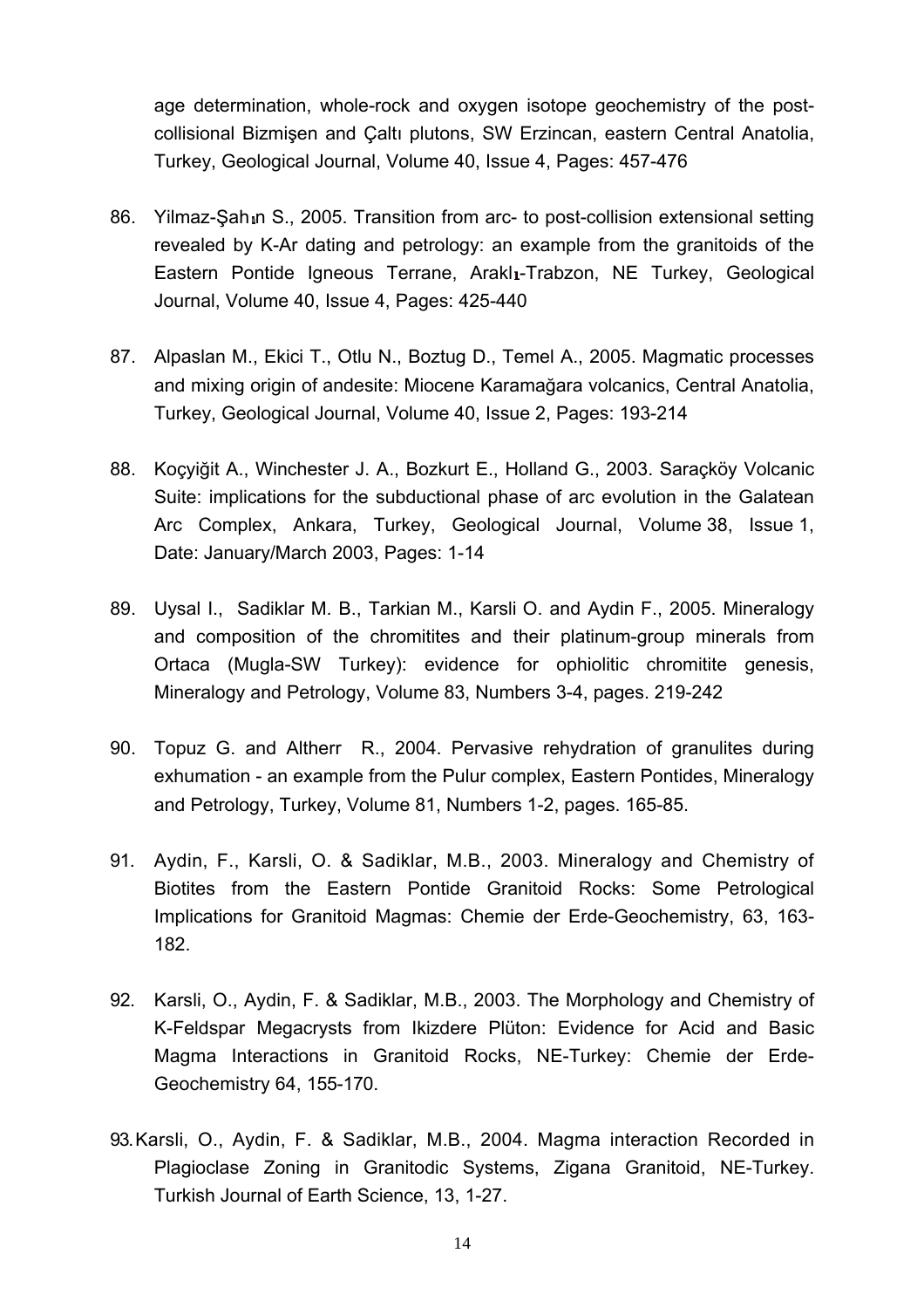- 94. Koçak, K., Işık, F., Arslan, M. ve Zedef, V., 2005. " Petrological and source region characteristics of ophiolitic hornblende gabbros from the Aksaray and Kayseri regions, Central Anatolian Crystalline complex, Turkey", Journal of Asian Earth Sciences, 25/6, 883-891.
- 95. Koçak, K., 2006. 'Hybridization of mafic microgranular enclaves: mineral and whole-rock chemistry evidence from the Karamadazı Granitoid, Central Turkey', International Journal of Earth Sciences, 95/4, 587-607.
- 96. Zedef V., Koçak K., Döyen A., Özşen H. ve Kekeç B., 'Effect Of Salt Crystallization On Stones Of Historical Buildings And Monuments, Konya, Central Turkey', Article, Building and Environment, 42/3, 1453-1457 (2007).
- 97. Baş, H., Koçak, K., Kansun, G. ve Işik, F., "Orta-Batı Toroslardaki Mesozoik Volkaniklerinin Jeokimyasal Özellikleri", Ceosound, 42, 123 - 137 (2003).
- 98. Kurt, H., Özkan, A.M. ve Koçak, K., "Geology, Petrography And Geochemistry Of The Subduction Related Volcanic Rocks, West Of Konya, Central Anatolia", Türkiye Jeoloji Bült, 46/2, 39 - 51 (2003).
- 99. Kurt, H. ve Koçak,K., "Marmaris (Muğla) Peridotinin Petrografik Ve Petrokimyasal Özellikleri", S.Ü. Müh-Mim.Fak.Derg., 18/2, 63 - 73 (2003).
- 100. Özkan, A.M., Koçak, K. ve Deli. A., "Akyar-Köprülü (Gündoğmuş\_Antalya) Civarındaki Üst Triyas Kumtaşlarının (Kasımlar Formasyonu) Provenansı ve Petrografik Özellikleri", Fırat Üniversitesi Fen ve Mühendislik Bilimleri Dergisi, 15/2, 193 - 207 (2003).
- 101. Kurt, H., Koçak, K., Asan, K., Kadıoğlu, Y.K. ve Karakaş, M., 2005. 'Ortoamfibolit ve Metagabroların Petrolojik İlişkileri: Himmetli Köyü Kuzeyi (Niğde)'. S.Ü.Müh.-Mim.Fak. Derg., 20/4, 39-53 (2005).
- 102. Koçak, K., Arslan, M., Kurt, H., Baş, H. And Döyen, A., 2006. "Petrochemistry And Parent Rock Characteristics Of The Amphibolites in The Gümüşler Formation Of The Niğde Metamorphics, Central Turkey" Türkiye Jeoloji Bul., 49/1, 1-10 (2006).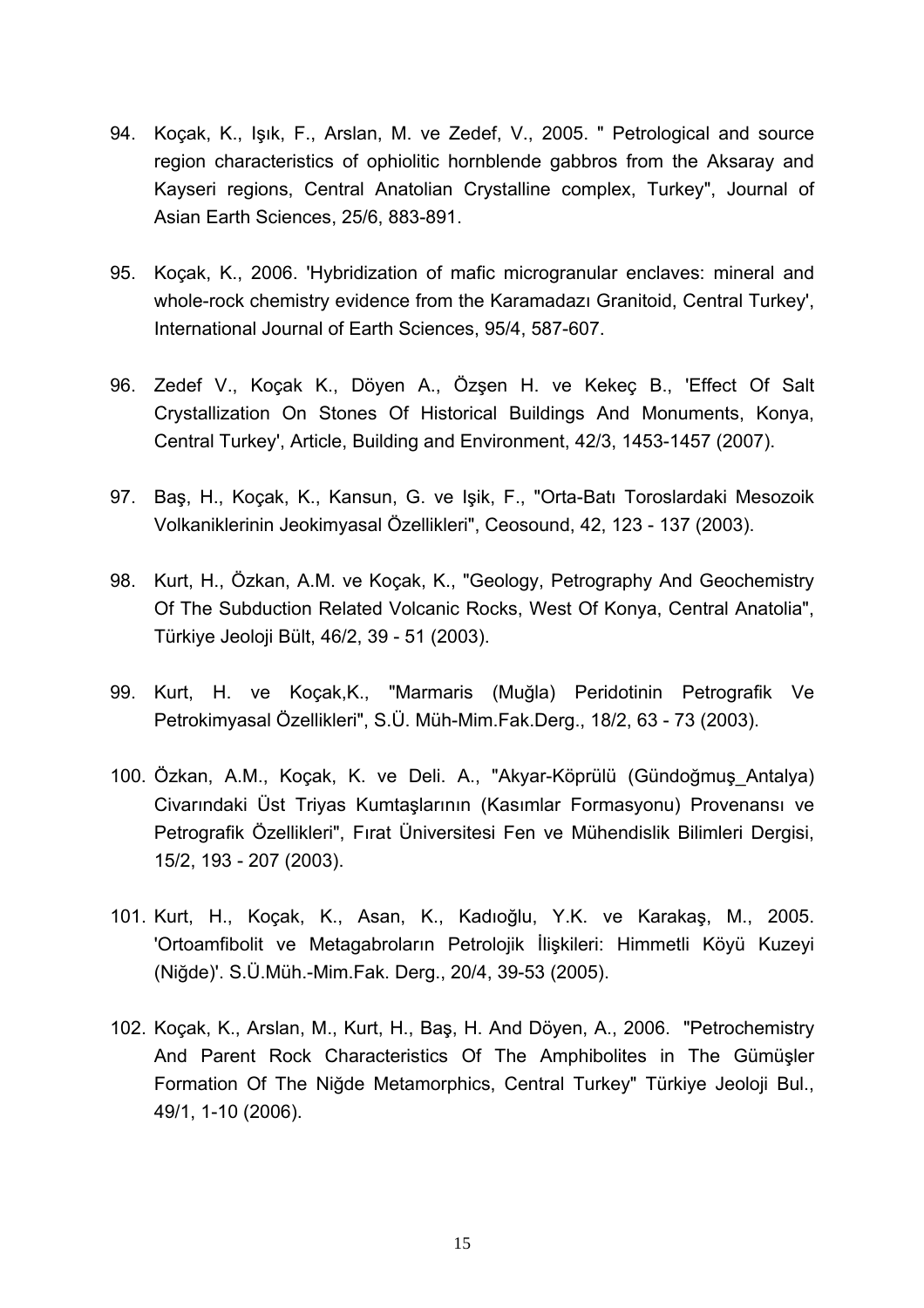- 103. Kurt, H.,Koçak, K., Asan, K and Karakaş, M., 2006. 'Niğde, Elmalı güneyi S-tipi Byotit granitoyidleri ve anklavlarının petrolojisi', Pamukkale Ü. Müh.Fak.Mühendislik Bilimleri Dergisi, 12/2, 249-258 (2006).
- 104. Koçak, K., Eren, Y. ve Işık, F., 2007. "Kocakızıl Doleritinin (Akşehir-Konya) Petrografik ve Jeokimyasal Özellikleri", Fırat Üniversitesi Fen ve Mühendislik Bilimleri Dergisi, 19/1, (baskıda) (2007).
- 105. Akal C., 2003 Mineralogy and Geochemistry of Melilite Leucitites, Balçıkhisar, Afyon (Turkey), Turkish J. Earth Sci., 12, (2003), 215-239
- 106. Bozkaya G., Gökçe A., 2004. Trace- And Rare-Earth Element Geochemistry Of The Karalar (Gazipaşa-Antalya) Barite-Galena Deposits, Southern Turkey, Turkish J. Earth Sci., 13, (2004), 63-76
- 107. Koralay E., Dora O. Ö., Chen F., Satır M., Candan O., 2004. Geochemistry and Geochronology of Orthogneisses in the Derbent (Alaşehir) Area, Eastern Part of the Ödemiş-Kiraz Submassif, Menderes Massif: Pan-African Magmatic Activity, Turkish J. Earth Sci., 13, (2004), 37-61.
- 108. İlbeyli N., 2004. Field, Petrographic and Geochemical Characteristics of the Hamit Alkaline Intrusion in the Central Anatolian Crystalline Complex, Turkey, Turkish J. Earth Sci., 13, (2004), 269-286
- 109. Karaoğlu Ö., Özdemir Y., Tolluoğlu A.Ü., Karabıyıkoğlu M., Köse O., Froger J. L., 2005. Stratigraphy of the Volcanic Products Around Nemrut Caldera: Implications for Reconstruction of the Caldera Formation, Turkish J. Earth Sci., 14, (2005), 123-143.
- 110. Tokçaer M., Agostını S., Savaşçın M. Y., 2005. Geotectonic Setting and Origin of the Youngest Kula Volcanics (Western Anatolia), with a New Emplacement Model, Turkish J. Earth Sci., 14, (2005), 143-166.
- 111. Arslan Z., 2005. Petrography and Petrology of the Calc-Alkaline Sarıhan Granitoid (NE Turkey): An Example of Magma Mingling and Mixing, Turkish J. Earth Sci., 14, (2005), 183-207.
- 112. Erkül F., Helvacı C., Sözbilir H., 2005. Stratigraphy and Geochronology of the Early Miocene Volcanic Units in the Bigadiç Borate Basin, Western Turkey, Turkish J. Earth Sci., 14, (2005), 227-253.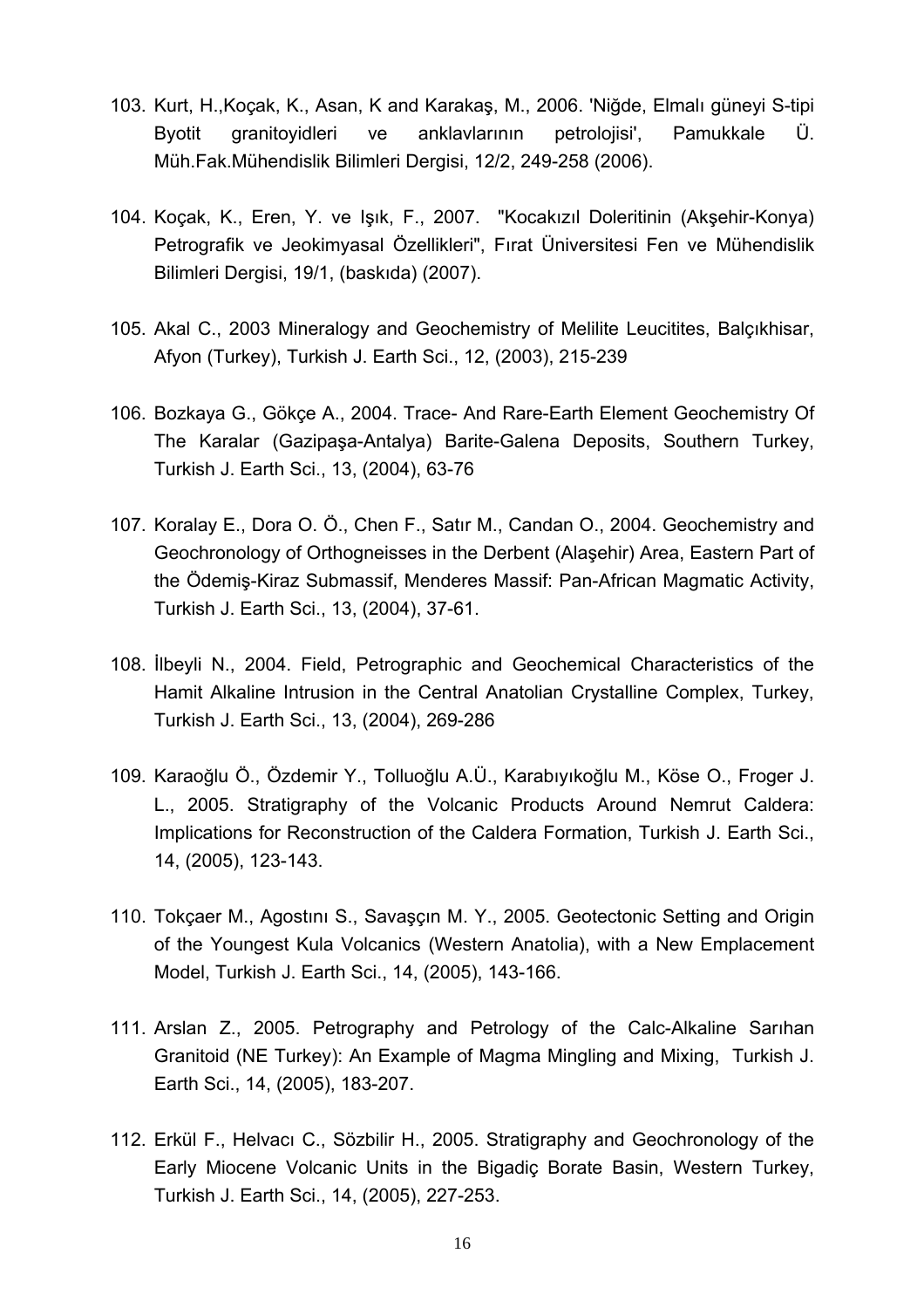- 113. Öztürk Y. Y., Helvacı C., Satır M., 2005. Genetic Relations Between Skarn Mineralization and Petrogenesis of the Evciler Granitoid, Kazdağ, Çanakkale, Turkey and Comparison with World Skarn Granitoids, Turkish J. Earth Sci., 14, (2005), 255-280.
- 114. Aldanmaz E., 2006. Mineral-Chemical Constraints on the Miocene Calc-alkaline and Shoshonitic Volcanic Rocks of Western Turkey: Disequilibrium Phenocryst Assemblages as Indicators of Magma Storage and Mixing Conditions, Turkish J. Earth Sci., 15, (2006), 47-73.
- 115. Kekelıa S., Kekelıa M., Otkhmezurı Z., Özgür N. ve Moon C., 2004. Küçük Kafkaslar ve Doğu Karadeniz Metalojenik Kuşağında Bulunan Demir İçermeyen Metal Yatakları ve Bunların Volkanojenik Sedimenter Ardalanmalarında Cevher Oluşum Sistemleri, Maden Tetkik ve Arama Dergisi, Sayı 129, Sayfa 1-15
- 116. Emre, T. ve Sözbilir H., 2005. Küçük Menderes Grabeni Doğu Ucundaki Andezitlerin (Başova-Kiraz/İzmir) Jeolojisi, Petrografisi ve Jeokimyası, Maden Tetkik ve Arama Dergisi, Sayı 131, Sayfa 1-19
- 117. Dönmez M., Akçay A. E., Genç Ş.C. ve Acar Ş., 2005. Biga Yarımadasında Orta-Üst Eosen Volkanizması ve Denizel İgnimbiritler, Maden Tetkik ve Arama Dergisi, Sayı 131, Sayfa 49-61
- 118. Sarıfakıoğlu E., Özen H., Çolakoğlu A. O. ve Sayak H., 2006. Sivrihisar (Eskişehir) Kuzeybatısındaki Dağküplü Ofiyolitini Kesen Alkalen Volkanitlerin Petrojenezine ve Yaşına Yeni Bir Yaklaşım, Maden Tetkik ve Arama Dergisi, Sayı 132, Sayfa 75-90
- 119. Akçe M. A., Kadıoğlu Y. K., 2005. Yozgat Batoliti Kuzey Bölümündeki Lökogranitlerin Petrolojisi, Türkiye Jeoloji Bülteni, Sayı 48/2
- 120. Cüneyt A., Gençalioğlu Kuşcu G., 2005. Cora Maarı'nın (Erciyes Volkanik Bölgesi) Fiziksel Volkanolojisi, Türkiye Jeoloji Bülteni, Sayı 48/2
- 121. Delibaş O., Genç Y., 2004. Karacaali (Kırıkkale) Magmatik Kompleksi Demir, Bakır-Molibden ve Kurşun Cevherleşmelerinin Oluşumu ve Kökeni, Türkiye Jeoloji Bülteni, Sayı 47/1